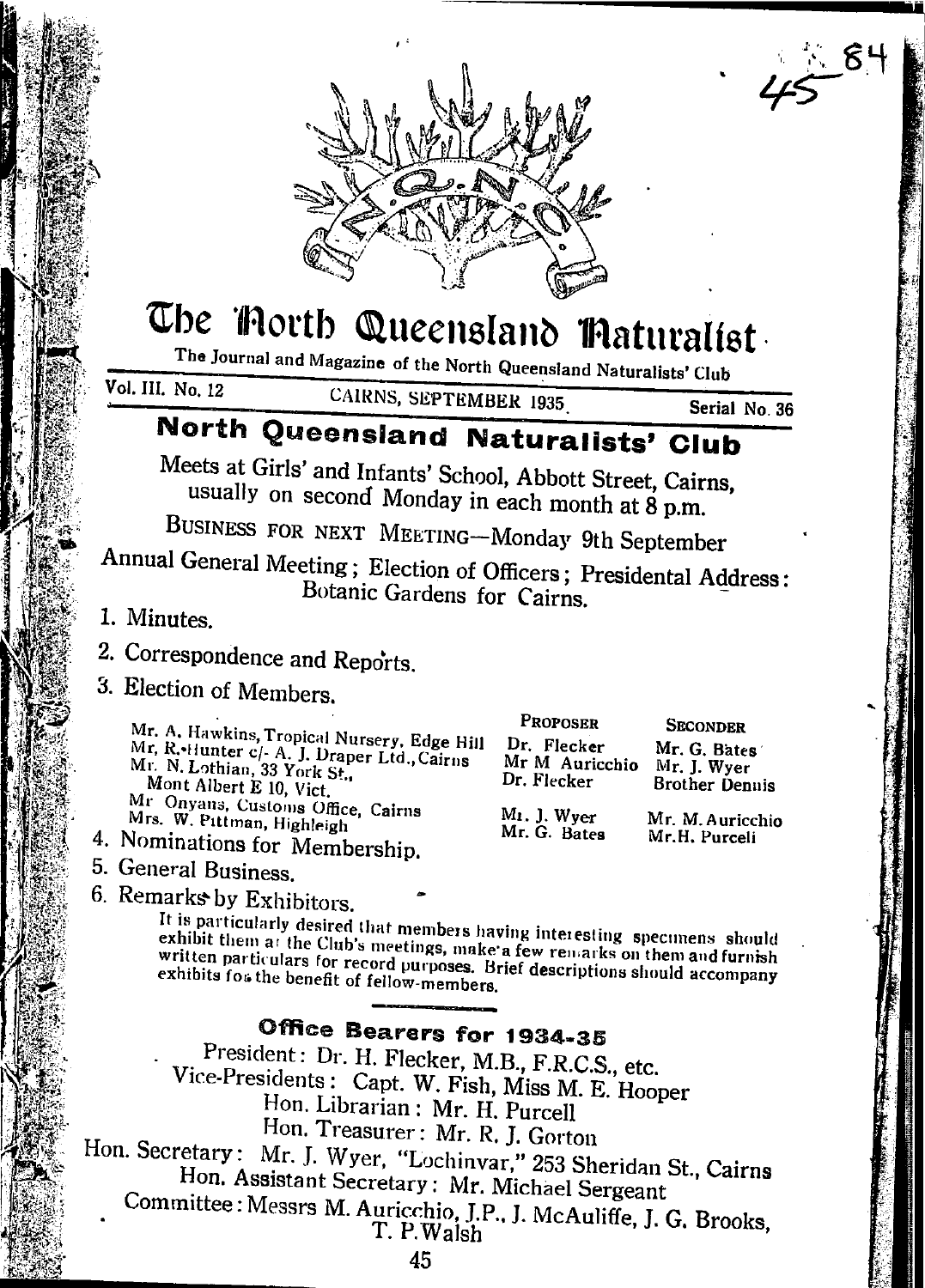### The Far Side of Torres Strait

By DR. G. H. VERNON, M.C., F.R.G.S. Aust. Continued from page 31

Many of the coastal people in other parts of Papua, belong to the Melanesian group and show a marked difference to the Jewish type of the west. Up to recent times, the Fly river natives have been headhunters and cannibals, and developed the cult of Totemism to a marked degree.

So much for the origin of local natives, which has been traced to an old established race, with primitive characteristics. It is surprising when one comes to know the modern representative, to find how little he differs from ourselves in many ways. But we now know that the members of the human race, whether hailing from the Papua or from the seats of culture in Europe, are after all very similar to one another

The Western native is peaceful, industrious, and fairly intelligent. His staple diet is Sego and his physique proves that Nature has provided him with a satisfactory one. I believe that on the whole, the birth rate is falling : there are said to be some villages with no children under five; but the infantile mortality is also high. These people are free and happy under British rule, and though rather independent and fully conscious of their own rights are invariably respectful to Europeans.

## INDUSTRIES and ECONOMIC SITUATION

The white population living on the lands bordering the Straits number but 25 of all ages and sexes, and about equally divided into Government officials, Missionaries and independent Planters and Traders. Naturally, the typical form of industry does not exist. The soils are heavy and poor. Copra and rubber are grown, also tobacco and Kapok. Nobody has grown rich on these products, and planting prospects are poor. Pearlshell, trochus and beche de mer of poor quality are exported occasionally.

A few years ago the hope of the district lay in the discovery of oil by the Oriomo Oil Co. These hopes have been blasted and Daru has become another Borneo as was at one time expected by the optimistic. A district that is largely composed of mud and heavy alluvial soils holds out no hopes of metals. There seems little immediate future before this part of Papua, and the Western Division\_will, I fear, remain moping at the hearth for a long time before the Fairy Godmother comes to light.

(To be Continued)

#### **Excursions**

The President of the Cairns Alpine Club invites members to the following excursions :- 8th Sept. Glen Boughton and Gorge, (by launch). 22nd Sept. Behana Creek Falls. Fare 3/6. 6th Oct. Red Bluff to Kuranda and down Smithfield Range. Fare 1/6. Further particulars from I. T. Higlett, Bank of N.S.W., Cairns

#### **Book Review**

A KEY TO THE EUCALYPTS, by W. F. Blakely, Botanic Gardens, Sydney, with Descriptions of 500 Species and 135 Varieties and a companion to J. H. Maiden's Critreal Revision of the Genus Eucalyptus. Price 10/-; Net. 339 pages and a few figs. This fine work gives an illustrated introduction to. the classification of the species based and work gives an interactors of the anthers. A considerable number of new speciles and varieties, not previously described is included. A very special and exceedingly distinctive and variety has received a distinctive and approstriate vernacular name. It can be recommended not only to botanists and nature priate vernacular name. It can be recommended not only to botanists and nature<br>sectovers, but as such characters as honey, oil, timber, etc. are specified in detail, to capiarists, timber merchants, collectors of eucalyptus oil, whilst as a reference book many other readers will find it highly informative and full of interest.

#### **Additions to List of Local Fish**

wUnknown locally. Alectis indica, Ruppell. Diamond Trevally. Family Carangidae Local name "Ling". Rachycentron canadus, Linnaeus, Black Kingfish. Family Rachycentridaes.

Local name "Black Bream". Sparus berda, Forskal. Pikey Bream. Family Sparidae

#### **Addenda et Corrigenda** (Figures after plants indicate flowering months)

Triumfetta rhomboidea. Add loc. No. 9, p. 6-Peperomia enervis. Add loc. Root's Cr. (Carr). 8-Polanisia viscosa. Add locs. Normanton (Priest); Donaldson's R. (Priest).  $^3$ Add mo. 4.  $\mathbb{N}$ o. 10, p. 5—Drosera indica. Add  $(F.M.B.)$  after locs. Is, of  $G.$ of Carpentaria, Lizard Is. Endeavor R. After Mt. Mulligan add (Flecker). Add mo. 5. P. 6-After (Melia) azedarach, L., var. australasica, add C.DC. After Dysoxylum, add Blume. Fig. 7-Before (Evodia) xanthoxyloides  $\mathbb{Z}$  ,  $\mathbb{Z}$ add (E.) Elleryana, F.v.M. Boogoobie, 2 Herberton (FAM.B.); Butcher's Cr. (Miss Walsh); Dunk I.  $(F.M.B.)$ . After Microstemma, add R.Br. (E.) xanthoxyloides. Add loc. Bartle Frere (Flecker). Add mo. 6. SP 8-For Citrus, (L.), read Microcitrus, Swingle. No. 11, p. 4-Before (Tribulus) eystoides add (T.) terrestris, L. Calthrops. 4. Hodgkinson R., Mt. Mulligan (Flecker). Urena lobata. Add loc. Tully (Carmichael). Add mos. 4 to 6. 5-Hibiscus divaricatus. Add loc. Hartley's Cr. (Flecker). Add mo. 10.

Vòl. 1

Murdering Pt. (Priest). Add mos. 4 and 6. P. 7-Euphorbia atoto. Add loc. Green Is. (Flecker). Add mo. 1. No. 12, p. 5-Breynia cernua. Add loc. Butcher's Cr. (Miss Walsh). Add mo. 2 P. 7-Ricinus communis. Add loc. Daradgee (Priest). Add mos. 7 and 8. Excaecaria agollacha. Add loc. Yarrabah (Flecker). Add mo. 1. Vol. 2, p. 12-After Corynocarpus, add Forst. After Limonium add L. P. 16-Achyranthes aspera. Add loc. Cairns (Flecker). Add mo. 5. Vol. 3, p. 3-Crotalaria Mitchelli. Add loc. Carpent. Dns. (Priest). Add mo. 4. P. 7-Stylosanthes sundaica. Add loc. Mt. Mulligan (Flecker). Add mos. 4 and 7. Indigofera viscosa. Add loc. Hodgkinson R., Mt. Mulligan  $(Flecker)$ . Add mo. 4. P. 23-Desmodium biarticulatum. For Rock-Ingham B. read Rockingham B. Add loc. Cairns (Flecker) Add mo. 5. For (D.) brachypobium read brachypodum.

46